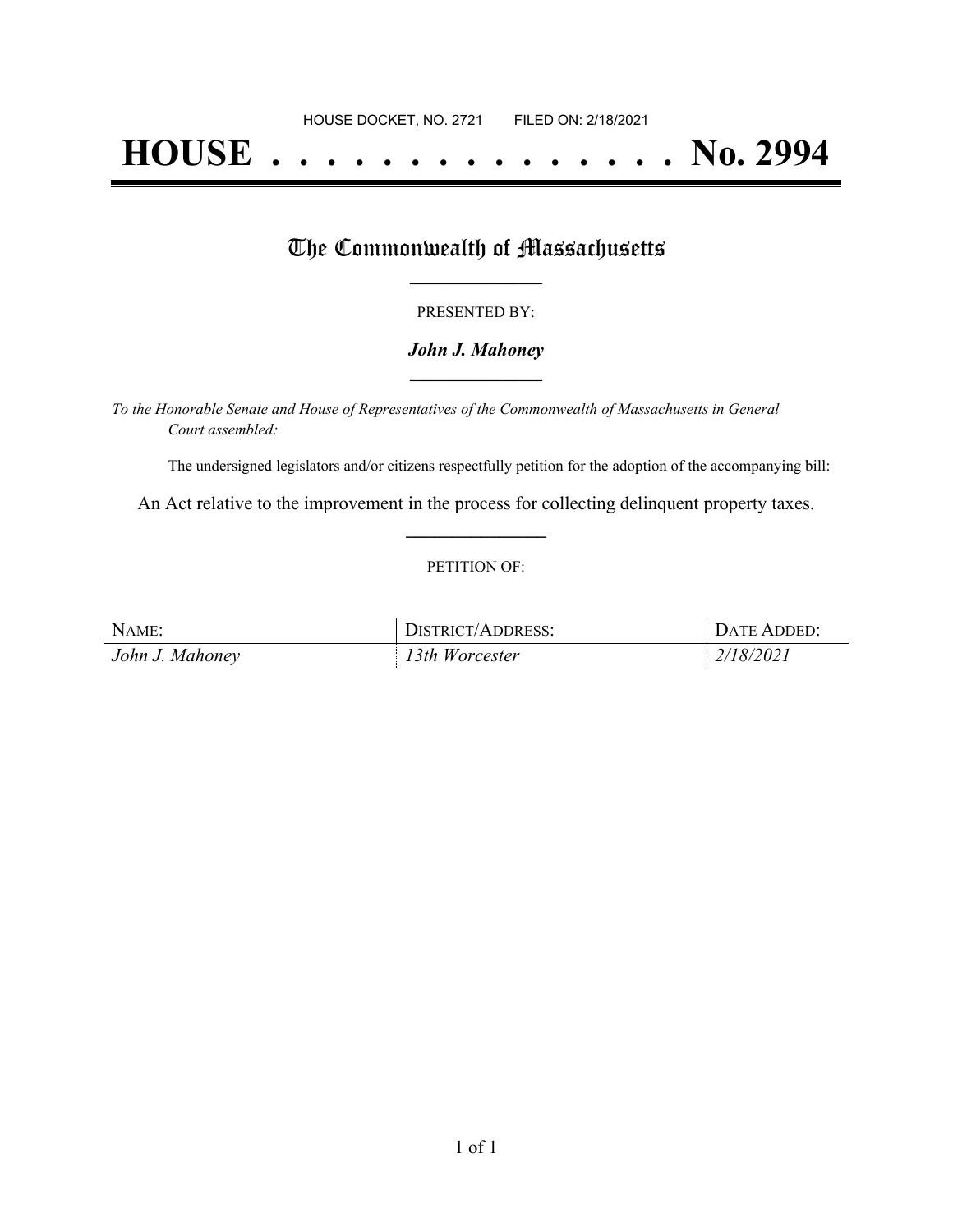## **HOUSE . . . . . . . . . . . . . . . No. 2994**

By Mr. Mahoney of Worcester, a petition (accompanied by bill, House, No. 2994) of John J. Mahoney relative to the collection, assignment or transfer of delinquent property taxes by cities and towns. Revenue.

## [SIMILAR MATTER FILED IN PREVIOUS SESSION SEE HOUSE, NO. *2549* OF 2019-2020.]

## The Commonwealth of Massachusetts

**In the One Hundred and Ninety-Second General Court (2021-2022) \_\_\_\_\_\_\_\_\_\_\_\_\_\_\_**

**\_\_\_\_\_\_\_\_\_\_\_\_\_\_\_**

An Act relative to the improvement in the process for collecting delinquent property taxes.

Be it enacted by the Senate and House of Representatives in General Court assembled, and by the authority *of the same, as follows:*

## 1 SECTION 1. Section 2 of chapter 60 of the General Laws, as appearing in the 2012

2 Official Edition, is hereby amended by adding the following paragraph:-

3 The filing fees paid by any municipality for recording any documents pursuant to this 4 chapter shall be \$30.

5 SECTION 2. Subsection (c) of section 2C of said chapter 60, as so appearing, is hereby

6 amended by striking out paragraph (1) and inserting in place thereof the following paragraph:-

- 7 (1) The sale of tax receivables shall be by public sale to the most responsible and
- 8 responsive offeror taking into consideration the following evaluation criteria: (i) the price
- 9 proposed by the offeror; (ii) the offeror's qualifications and experience; (iii) the offeror's plan for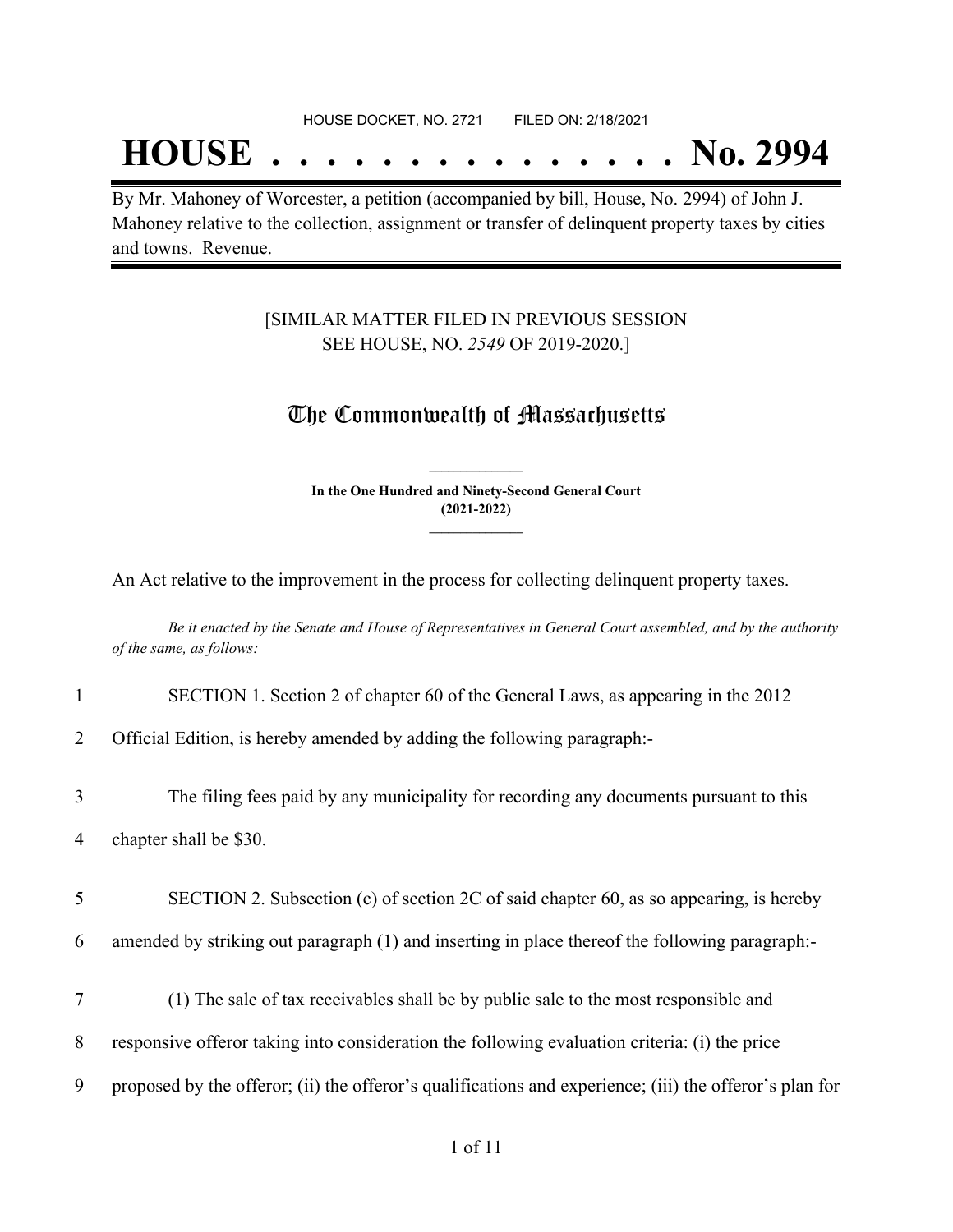communicating with the taxpayers; (iv) whether the offeror has a regular place of business in the commonwealth; (v) whether the offeror is in good standing with the department of revenue; (vi) only those offerors that are licensed as debt collectors by the commonwealth shall be eligible to participate in this sale; and (vii) other criteria determined by the commissioner and the municipality. The sale shall provide for the option to purchase subsequent tax receivables subject to subsection (h) and any regulations that may be promulgated by the commissioner pursuant thereto.

 SECTION 3. Said subsection (c) of said subsection 2C of said chapter 60, as so appearing, is hereby further amended by striking out paragraph (9) and inserting in place thereof the following paragraph:-

 (9) A purchaser owning any tax receivable ("tax purchaser") shall give notice to a taxpayer within 12 business days of purchasing said tax receivable and to the appropriate municipality of the name, address, telephone number and preferred method of communication with said purchaser and any service agent acting on behalf of said purchaser within 12 business days of purchasing said tax receivable and where the land is residential such notice shall be served in the manner required by law for the service of subpoenas on witnesses in civil cases and shall include a uniform notice approved by the attorney general, in language understandable by a least sophisticated consumer, together with a notice in the 5 most common languages in the commonwealth that this notice affects important legal rights and should be translated immediately and such notice shall state:

(i) that a complaint to foreclose the tax title may be filed on or after a specific date;

(ii) that the tax title has been sold to a third party;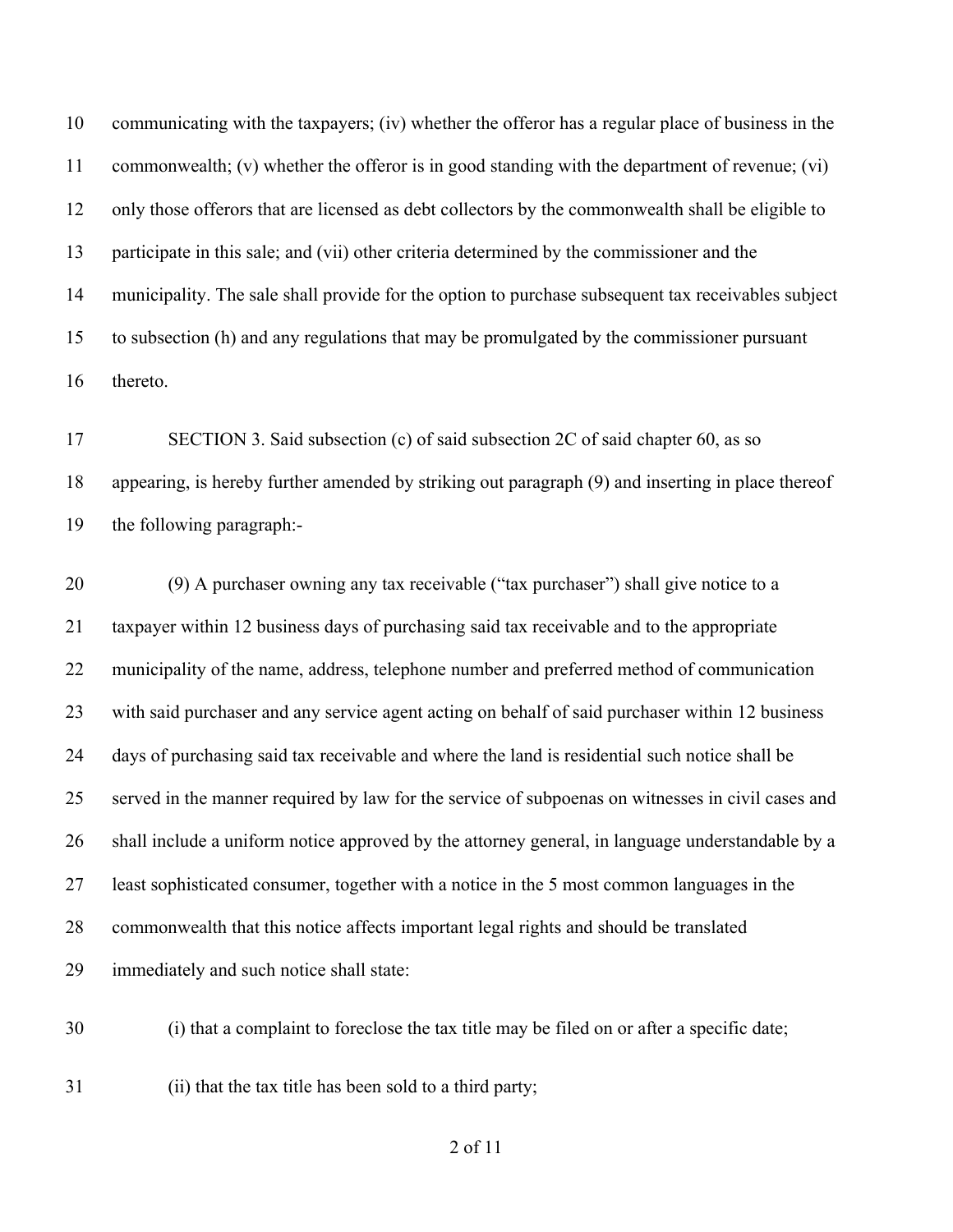(iii) why the property was taken and that the owner may redeem the property and the date when the redemption period expires;

 (iv) the components of the amount required to redeem the property and the procedure for redemption;

- (v) that if a complaint to foreclose the tax title is filed and the owner does not respond by filing an answer the court may enter an order defaulting the owner;
- (vi) that if a complaint to foreclose the tax title is filed, the owner may respond by filing an answer that requests that the court set the terms by which the owner may redeem the property;

 (vii) that if the property is not redeemed, the town or tax purchaser is entitled to receive an order from the land court that completes a transfer of ownership of the property to the town or said purchaser and permanently eliminates any rights the owner has in the property;

(viii) that if the property is not redeemed, the property may be sold at auction and the

owner will likely lose significant equity in the property, together with the name, address,

telephone number and preferred method of communication with said purchaser and any service

agent acting on behalf of said purchaser; and

 (ix) that upon request by the taxpayer, the municipality shall furnish a copy of such information to the taxpayer within 12 business days of receiving such request.

 Whenever the tax tax purchaser or the service agent of such tax receivables shall change, the new purchaser or service agent shall provide the notice required herein within 12 business days of the effective date of such change.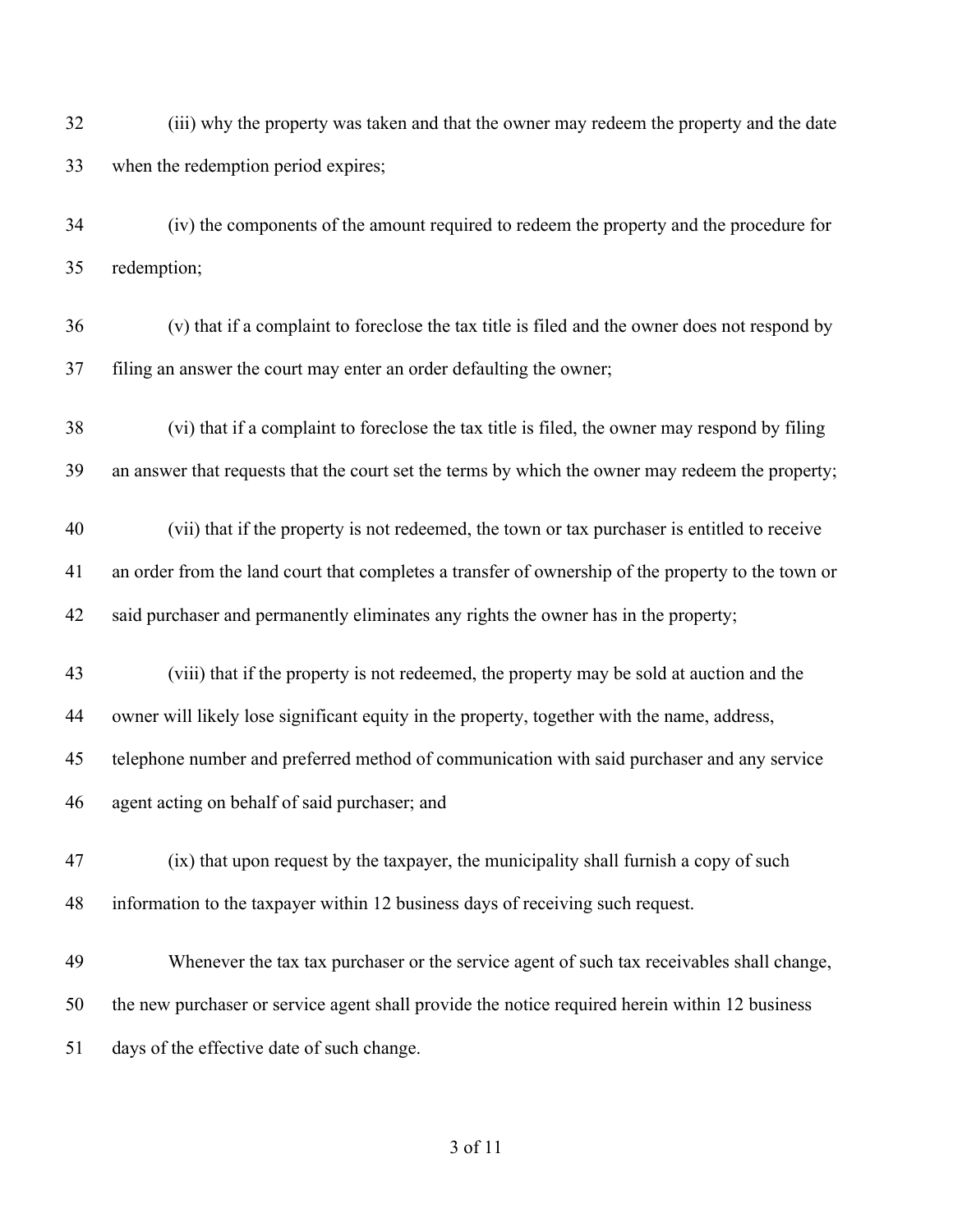SECTION 4. Said section 2C of said chapter 60, as so appearing, is hereby further amended by adding the following subsection:-

 (k) If the purchaser of a tax receivable on any parcel of real estate subsequently forecloses upon the property, it shall request that the land court approve all reasonable expenses it has incurred and shall provide a notice to the former owner of the right to redeem for this amount within 1 year. If the land is residential such notice shall be served in the manner required by law for the service of subpoenas on witnesses in civil cases and shall include a uniform notice approved by the attorney general, in language understandable by a least sophisticated consumer, together with a notice in the 5 most common languages in the commonwealth that this notice affects important legal rights and should be translated immediately and such notice shall state the following:- (i) that the land has been foreclosed upon and may be redeemed for a specific amount by a date certain that shall be listed, and shall attach all documents filed at land court related to the foreclosure of the property and (ii) that if it is not redeemed it will be sold at public auction.

 If the land is redeemed, the foreclosing entity shall take whatever action is necessary to vacate and rescind the foreclosure in land court and record that the title has been redeemed by filing a document at the registry of deeds for the district in which the land lies entitled "Satisfaction of Tax Title Liability."

 If the land is not redeemed within 1 year, then the foreclosing entity shall publish a notice of auction of the land in each of 3 successive weeks, the first publication of which shall be not less than 21 days before the day of sale, in a newspaper published in the city or town where the land lies or in a newspaper with general circulation in the city or town where the land lies and notice of the sale has been sent at least 14 days prior to the date of sale by registered mail to the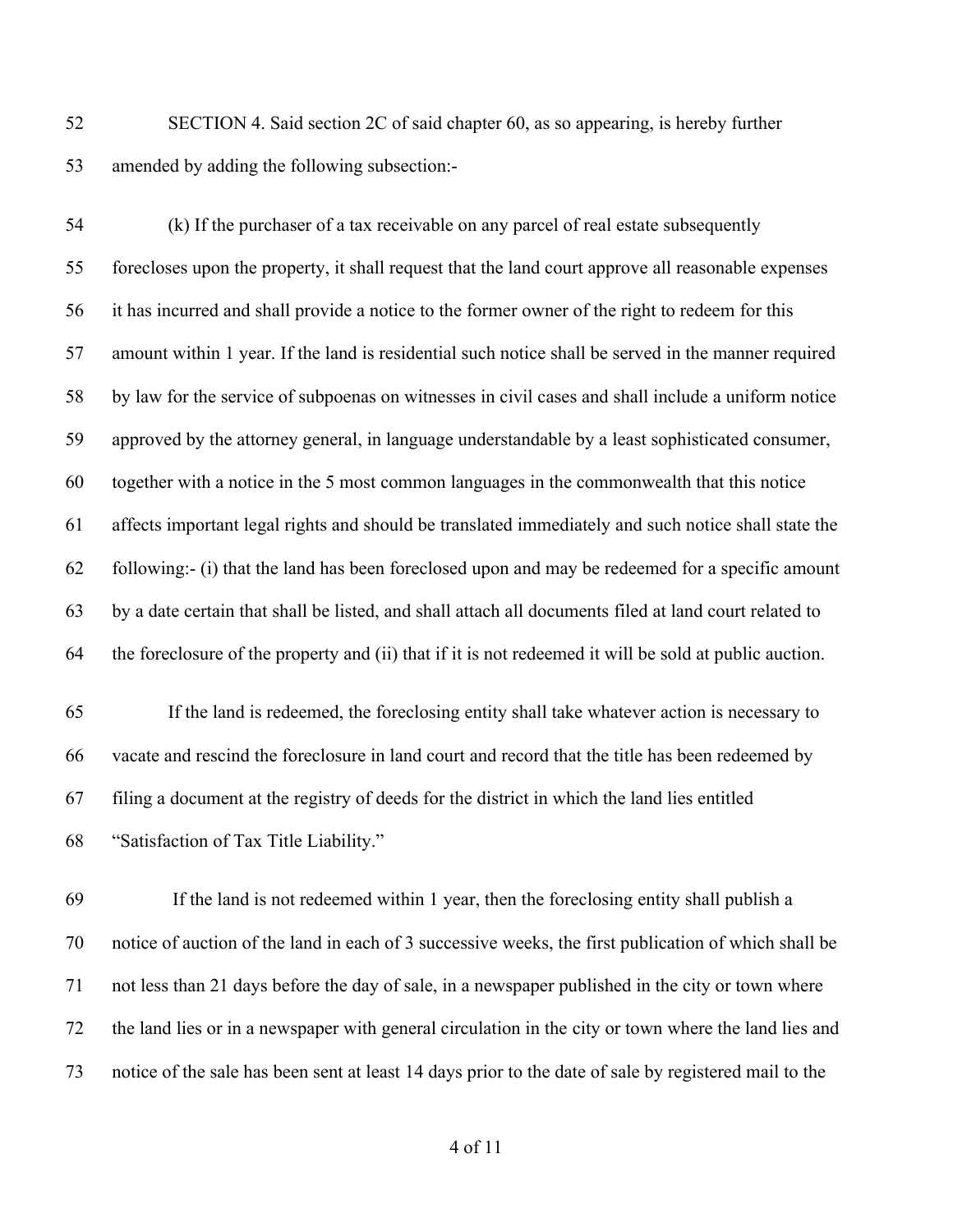owner or owners of record of the last deed prior to the tax taking, to the address set forth in section 61 of chapter 185, if the land is then registered or, in the case of unregistered land, to the address of the owner or owners as given on the deed or on the petition for probate by which the owner or owners acquired title, if any, or if in either case no owner appears, then mailed by registered mail to the address to which the tax collector last sent the tax bill for the premises scheduled to be sold.

 If the tax purchaser sells the land at auction, the balance of any proceeds above and beyond reasonable expenses as approved by the land court shall be divided as follows: a third to 82 said purchaser up to fifty thousand (\$50,000), the rest equally divided between the owner and the municipality that sold the tax title. A detailed accounting of these expenses will be provided by 84 the tax purchaser within 60 days of such sale.

 SECTION 5. Section 16 of said chapter 60, as so appearing, is hereby amended by striking out, in lines 2 to 3, inclusive, the words "or arresting him for his tax"

.

 SECTION 6. Said section 16 of said chapter 60, as so appearing, is hereby further amended by striking out the seventh sentence and inserting in place thereof the following sentence:- Demand shall be made by the collector by mailing the same to the last or usual place of business or abode, or to the address best known to him or her, and failure to receive the same shall not invalidate a tax or any proceedings for the enforcement or collection of the same; provided, that if the land is residential a uniform notice approved by the attorney general, in language understandable by a least sophisticated consumer, together with a notice in the 5 most common languages in the commonwealth shall be used that states that this notice affects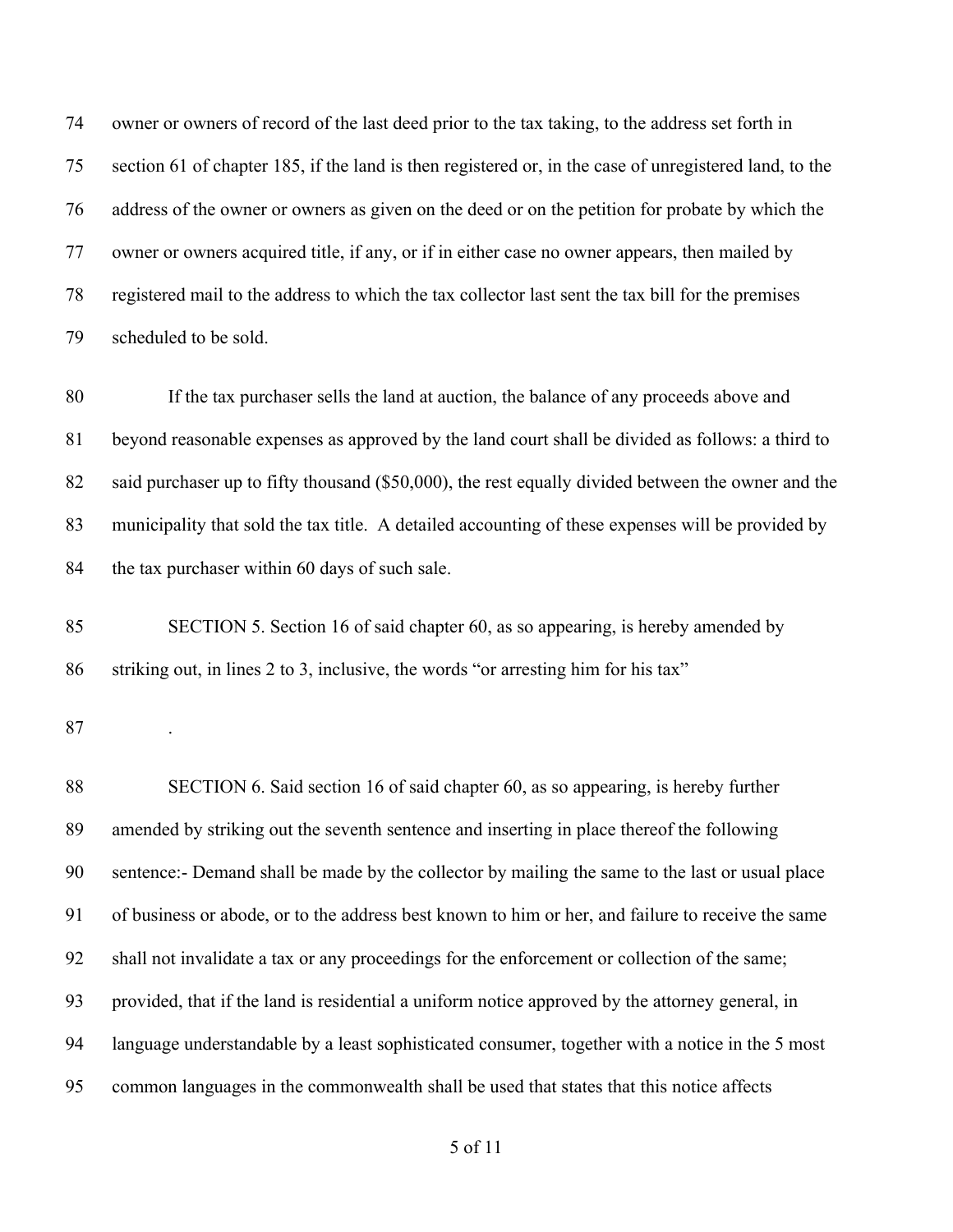important legal rights and should be translated immediately, and provides clear notice that the non-payment of property taxes can result in the taking of the property and that the property owner may be eligible for exemptions, abatements and tax deferrals and other assistance and should contact the collector of taxes office together with the address, telephone number, email address, if available, and internet address for further information.

 SECTION 7. Said chapter 60 is hereby further amended by striking out section 52 and inserting in place thereof the following section:-

 Section 52. Cities and towns may make regulations for the possession, management and sale of land purchased or taken for taxes, not inconsistent with law, regulations promulgated by the department of revenue or the right of redemption. The treasurer of any city or town holding 1 or more tax titles may assign and transfer such tax title or titles, individually or bundled, to the highest bidder after a public auction, after having given 60 days' notice of the time and place of such public auction by publication, which shall conform to the requirements of section 40, and having posted such notice in 2 or more convenient and public places in said city or town, provided that the sum so paid for such assignment is not less than the amount necessary for redemption, and may execute and deliver on behalf of the city or town any instrument necessary therefor. Only those bidders that are licensed as debt collectors by the commonwealth shall be eligible to participate in this sale. Regardless of whether the assignment is pursuant to this section or section 2C, the treasurer shall send notice of the intended assignment to the owner of record of each parcel at his or her last known address not less than 10 days prior to the assignment, where the land is residential such notice shall be served in the manner required by law for the service of subpoenas on witnesses in civil cases and shall include a uniform notice approved by the attorney general, together with a notice in the 5 most common languages in the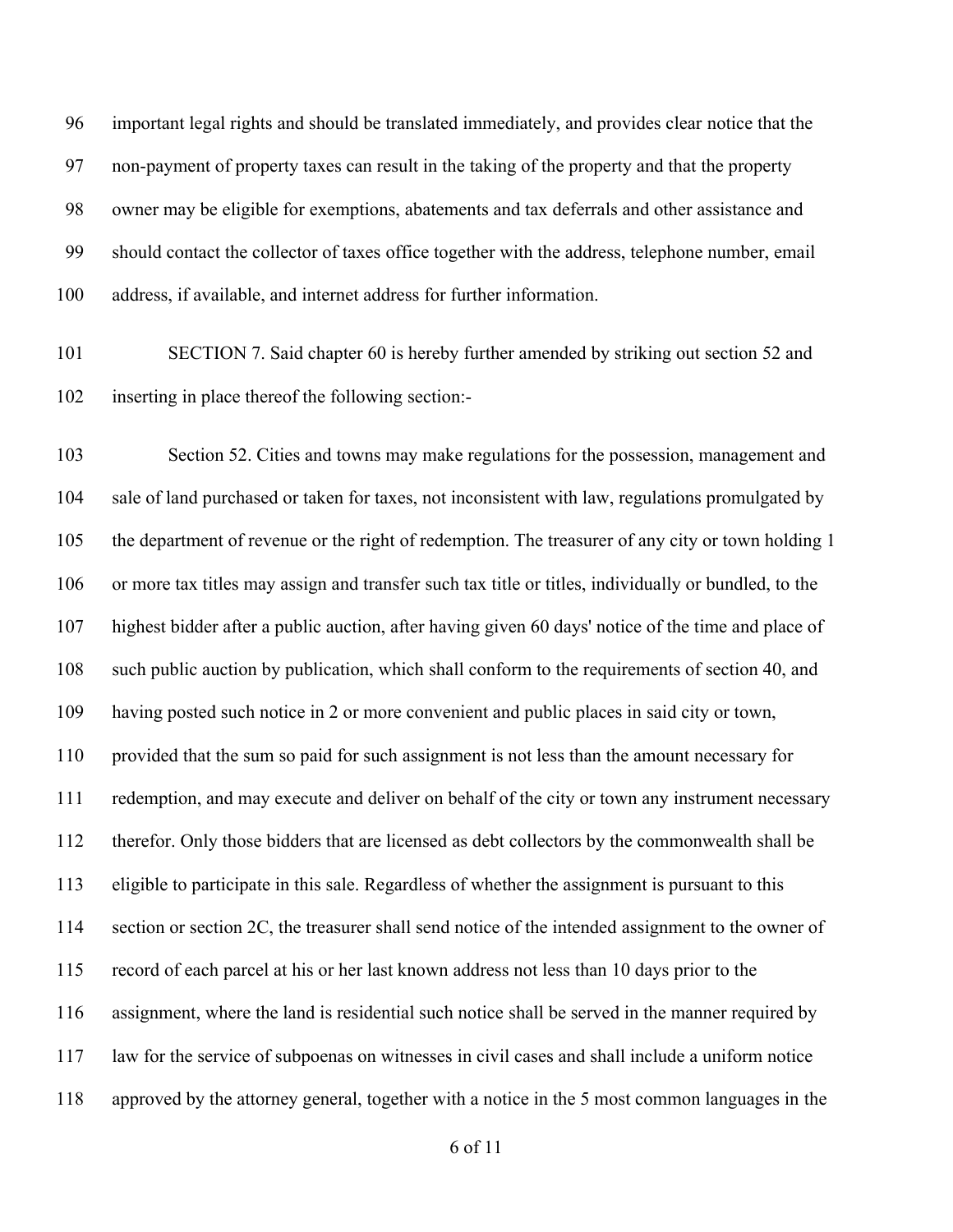commonwealth that this notice affects important legal rights and should be translated immediately in language understandable by a recipient with a least sophisticated consumer that the treasurer intends to sell the tax title to the homeowner's property and provides clear notice that the non-payment of property taxes can result in the loss of the property and that the property owner may be eligible for exemptions, abatements and tax deferrals and other assistance and should contact the collector of taxes office together with the telephone number, email address, if available, and internet address for further information.

 The instrument of assignment shall be in a form approved by the commissioner and shall be recorded within 60 days from its date and if so recorded shall provide a rebuttable presumption as to all facts essential to its validity. The instrument of assignment shall, for each parcel assigned thereunder, state the amount for which the tax title on the parcel could have been redeemed on the date of the assignment, separately stating for each parcel the principal amount and the total interest accrued until the date of assignment. The principal amount shall be the sum of the amounts for which the parcel was taken and amounts subsequently certified under section 61 and costs of service if applicable.

 Except as hereinafter otherwise provided, all provisions of law applicable in cases where the original purchaser at a tax sale is another than the city or town shall thereafter apply in the case of such an assignment, as if the assignee had been a tax purchaser for the original sum at the original sale or at a sale made at the time of the taking and had paid to the city or town the subsequent taxes and charges included in the sum paid for the assignment. Any extension of the time within which foreclosure proceedings may not be instituted granted by a municipality's treasurer prior to assignment shall be included in the language of sale and be binding upon the assignee. If the land is not redeemed within 1 year, then the foreclosing entity shall publish a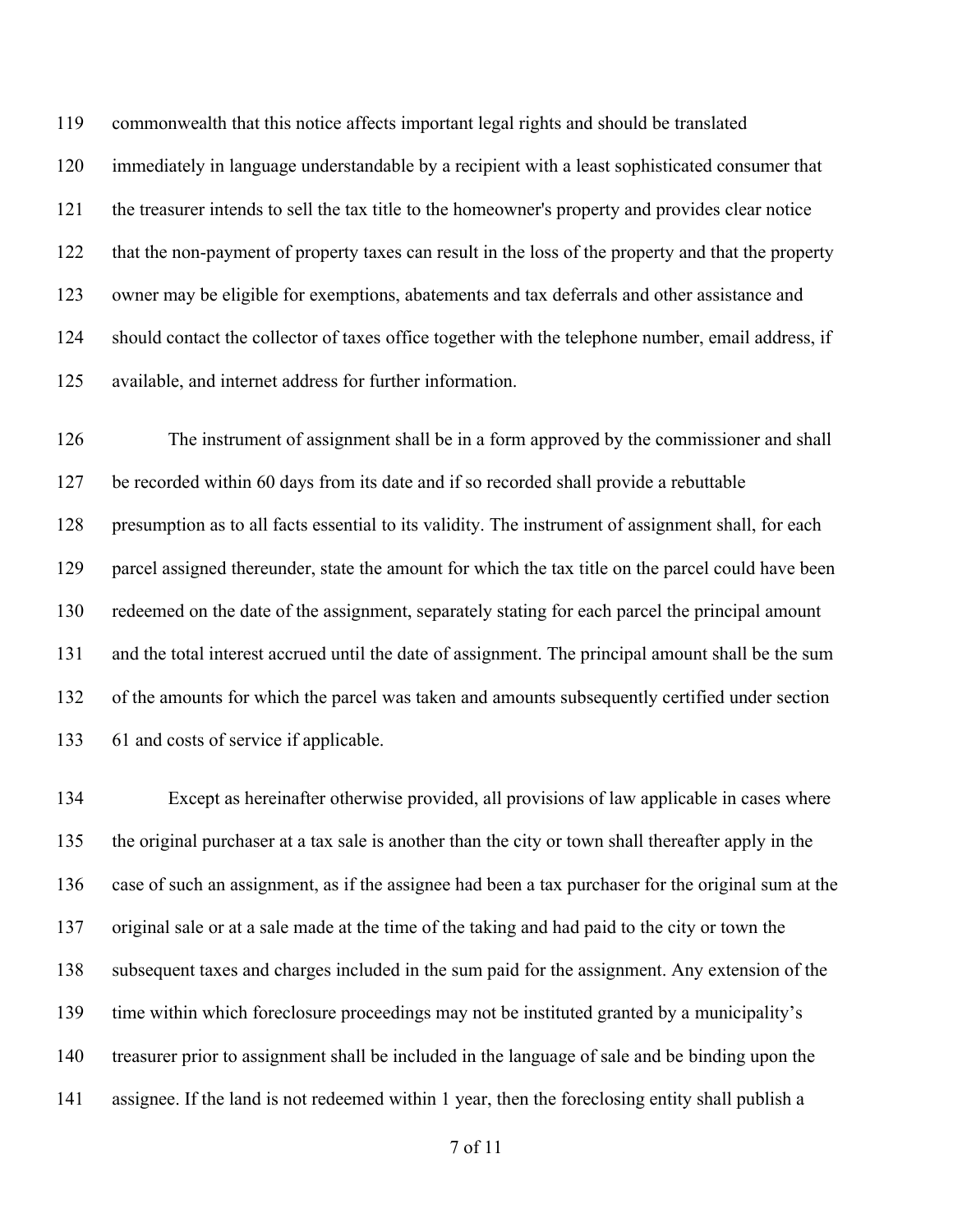notice of auction of the land in each of 3 successive weeks, the first publication of which shall be not less than 21 days before the day of sale, in a newspaper published in the city or town where the land lies or in a newspaper with general circulation in the city or town where the land lies and notice of the sale has been sent by registered mail to the owner or owners of record. If the purchaser sells the land at auction, the balance of any proceeds above and beyond reasonable expenses as approved by the land court shall be equally divided between the owner and the municipality that sold the tax title with a detailed accounting of these expenses within 60 days of such sale. If the land is redeemed, the foreclosing entity shall take whatever action is necessary to vacate and rescind the foreclosure in land court and record that the title has been redeemed by filing a document at the county registry of deeds entitled "Satisfaction of Tax Title Liability".

- SECTION 8. Section 53 of said chapter 60, as so appearing, is hereby amended by inserting after the word "published," , in line 4, inclusive, the following words:- where the land is residential such notice shall be served in the manner required by law for the service of subpoenas on witnesses in civil cases and published.
- SECTION 9. Said section 53 of said chapter 60, as so appearing, is hereby further amended by adding the following paragraph:-

 Where the land is residential all notices sent pursuant to this section shall include a uniform notice approved by the attorney general, together with a notice in the five most common languages in the commonwealth that this notice affects important legal rights and should be translated immediately. Such notice shall state in language understandable by a least sophisticated consumer:

(i)That a complaint to foreclose the tax title may be filed on or after a specific date;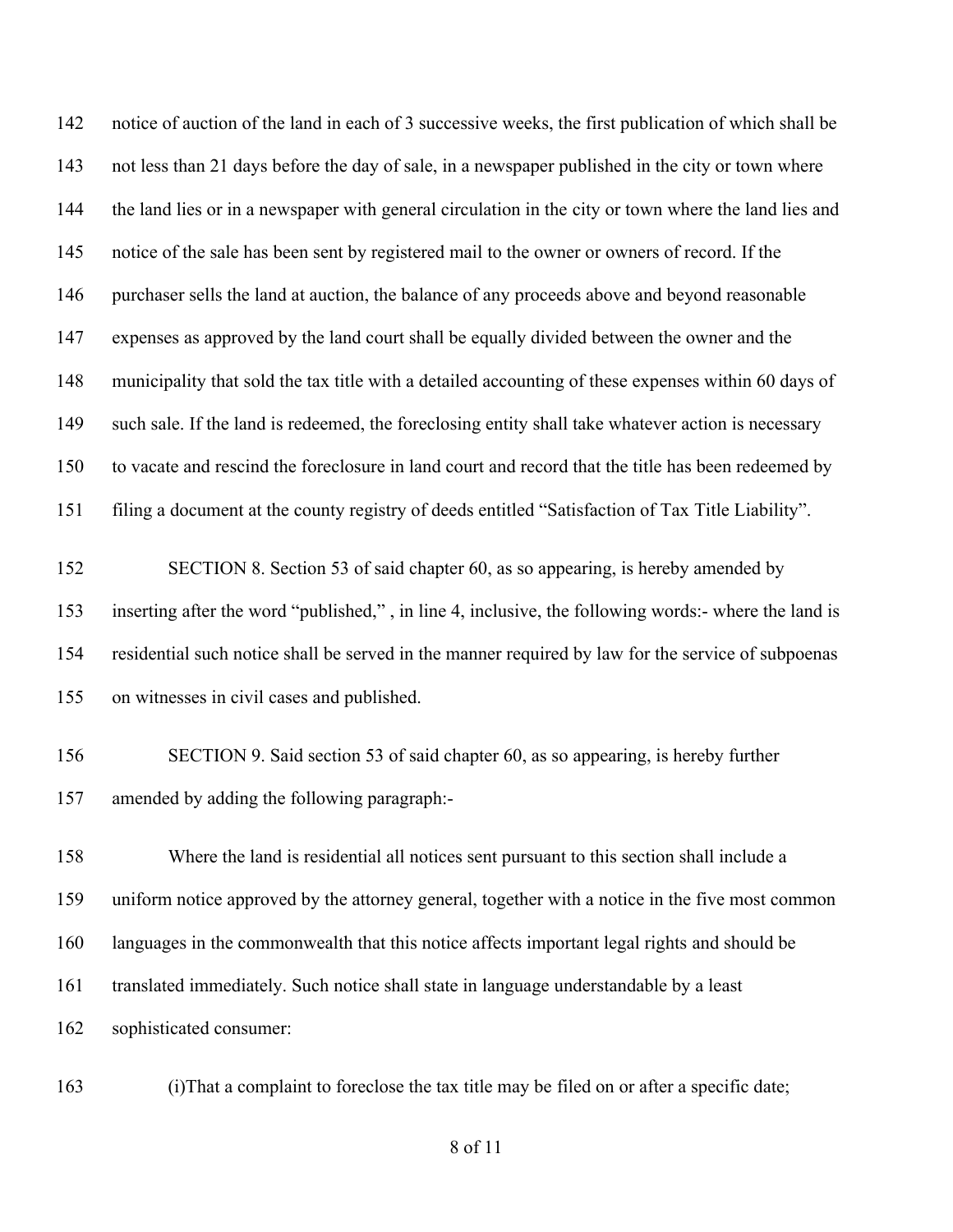(ii)That the tax title may be sold to a third party;

 (iii)Why the property was taken and that the owner may redeem the property and the date when the redemption period expires;

 (iv)The components of the amount required to redeem the property and the procedure for redemption;

 (v)That if a complaint to foreclose the tax title is filed and the owner does not respond by 170 filing an answer the court may enter an order defaulting the order;

(vi)That if a complaint to foreclose the tax title is filed, the owner may respond by filing

172 an answer that requests that the court set the terms by which the owner may redeem the property;

 (vii)That if the property is not redeemed, the town or tax purchaser is entitled to receive an order from the land court that completes a transfer of ownership of the property to the town or 175 said purchaser and permanently eliminates any rights the owner has in the property; and

 (viii)That if the property is not redeemed, the property may be sold at auction and the owner will likely loses significant equity in the property.

 SECTION 10. Said chapter 60 is hereby further amended by striking out subsection 62A and inserting in place thereof the following section:-

 Section 62A. Municipalities may by bylaw or ordinance authorize payment agreements between the treasurer and persons entitled to redeem parcels in tax title. Such agreements shall be for a maximum term of no more than 10 years and may waive not more than 50 per cent of the interest that has accrued on the amount of the tax title account unless someone aged 60 or older or whose primary source of income is disability benefits is on the deed for the parcel and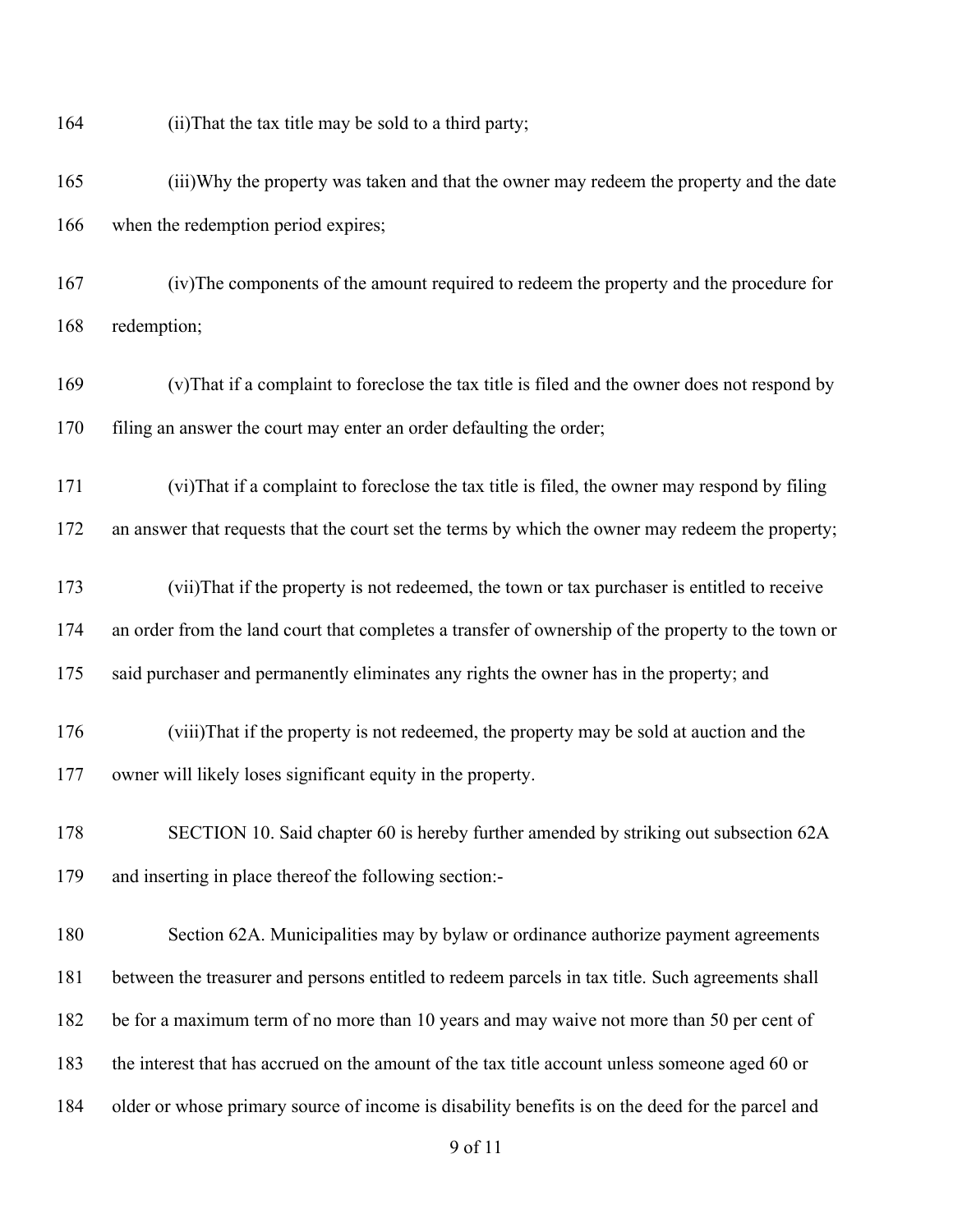185 the parcel is his or her primary residence, in which case 75 percent of the interest that has accrued on the amount of the tax title may be waived, subject to such lower limit as the ordinance or bylaw may specify. An ordinance or bylaw under this section shall provide for such agreements and waivers uniformly for classes of tax titles defined in the ordinance or bylaw. Any such agreement must require a minimum payment at the inception of the agreement of 25 percent of the amount needed to redeem the parcel unless someone aged 60 or older or whose primary source of income is disability benefits is on the deed for the parcel and the parcel is his or her primary residence, in which case the minimum payment shall be no less than 10 percent of the amount needed to redeem the parcel of the interest that has accrued on the amount of the tax title may be waived, subject to such lower limit as the ordinance or bylaw may specify. During the term of the agreement the treasurer may not bring an action to foreclose the tax title unless 196 payments are not made in accordance with the schedule set out in the agreement or timely payments are not made on other amounts due to the municipality that are a lien on the same parcel.

 SECTION 11. Said chapter 60 is hereby further amended by striking out section 64 and inserting in place thereof the following section:-

 Section 64. The title conveyed by a tax collector's deed or by a taking of land for taxes shall be absolute after foreclosure of the right of redemption by decree of the land court as provided in this chapter. The land court shall have exclusive jurisdiction of the foreclosure of all rights of redemption from titles conveyed by a tax collector's deed or a taking of land for taxes, in a proceeding provided for in sections 65 to 75, inclusive. Except if the title was conveyed to a 206 third party pursuant to section 2C or 52 then the title may be redeemed within 1 year of the foreclosure.